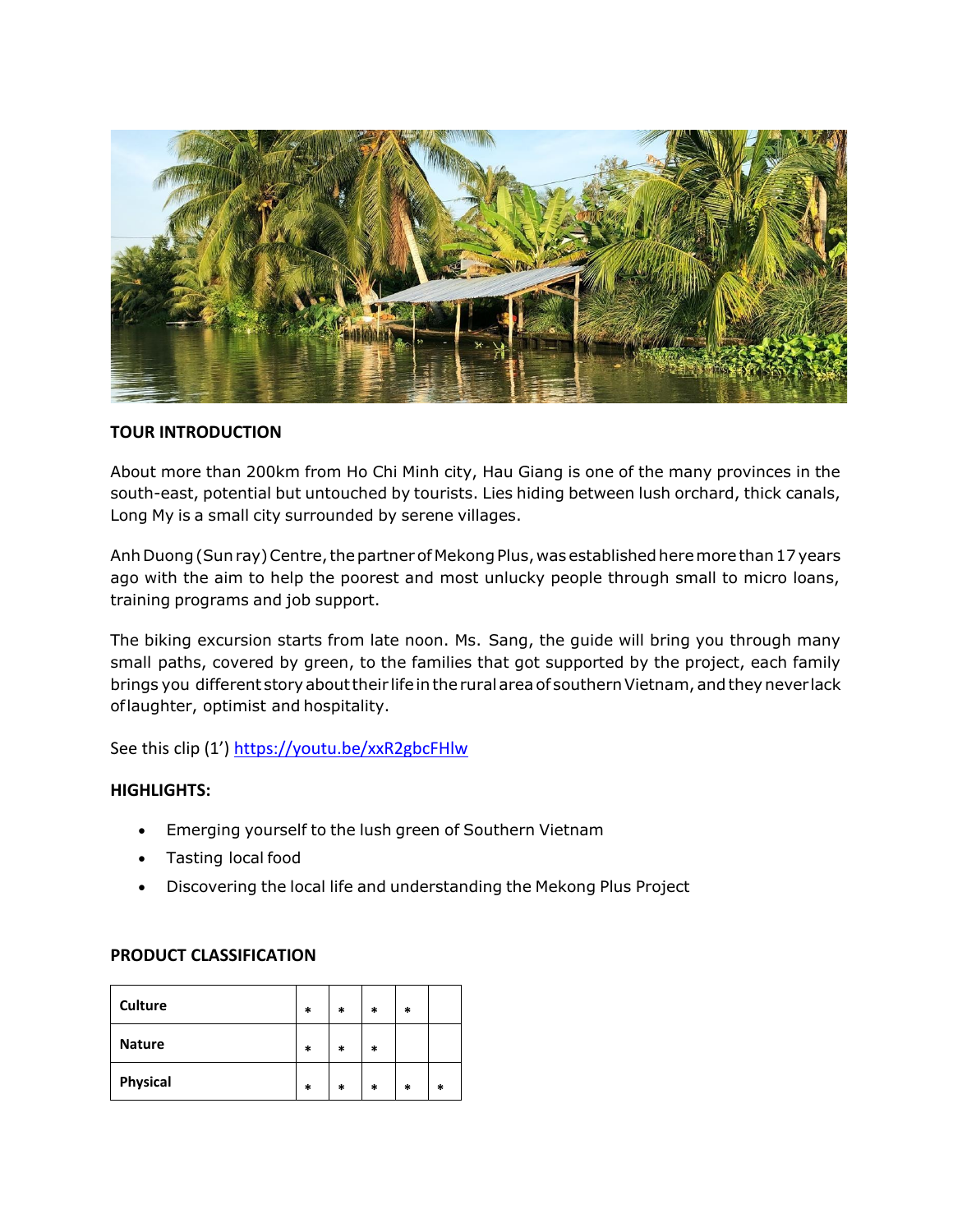# **DETAILED PROGRAM:**

### **Day 1. Ho Chi Minh city – Long My**

07.00: Meet at Notre Dame Cathedral of Saigon, (01, Công xã Paris, Ben Nghe, District 1, HCMC) – transport by privatecoach to Long My, Hau Giang. 12.00: Arrive to Long My, welcomed in Anh Duong Center and short rest 12.30: Lunch

Biking is one of the most interesting, and also the main activity here. Each bicycle, with the bamboo frame, brings you a story about the people of Anh Duong throughout more than 10 years of operation. Gradually the bamboo bikes, bamboo helmet… became part of Mekong Plus and Anh Dung Centre's "branding". There are many sizes, from small for children to big for adult. Please inform us about your desired size.





14.00: Biking to the village and visit project families (about 20km):

- Visit the quiltinggroup
- Visit poor households raising chicken
- Visit poor households with children receiving a scholarship from Anh Duong
- Visit concrete bridges and roads supported by Anh Duong

- etc.

The most fascinating experience here maybe the "ferry-boat" to cross the canal. A small raft by bamboo and wood with the pulley and a "pulley driver" – or "ferry driver" will help you cross the river the mostunexpected.

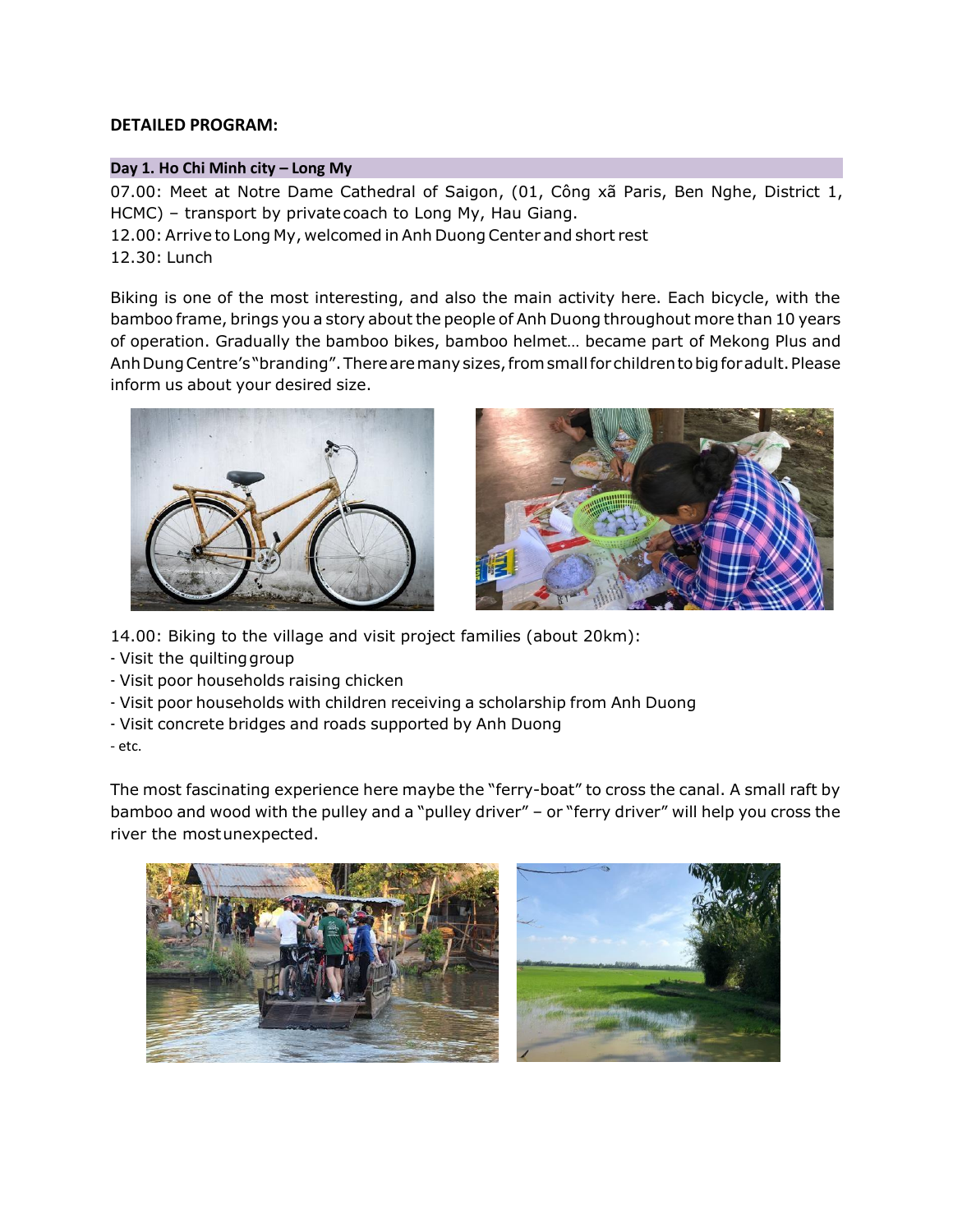15.30: Rest during the way for fruit and water. 17.00: Back to Anh Duong Center 18.00: Check-in hotel 19.00: Dinner in local restaurant 21.00: Back to hotel.

### *Meals: Lunch, dinner*

Please go to bed early, because next morning will start at 5am (optional), to visit one of the most untouched floating markets in Mekong.

### **Day 2. Nga Nam floating market – Long Mỹ - Ho Chi Minhcity**

05.00: Wake-up call 05.30: Transfer to Nga Nam floating market

Nga Nam market appears splendid under the early morning sunshine, but so vibrant with the sound of motorboat, the sound of people negotiating, the sound of water flapping around the boat… end up by visiting a family the lives along the river, and a Khmer pagoda.



06.00: Arrive to the market, breakfast with local food (bún, hủ tiếu)

07.45: Visit the floating market in motor-boat, visit a family the lives along the river, stop to visit a Khmer pagoda.

09.00: Back to Long My

09.30: Continue biking and visit the families in the project:

- Visit a family with a biogas system
- Visit a family raising worms
- Visit a poor family raising pigs
- Visit a family raising fish

12.00: Lunch in Long My and back to Ho Chi Minh city 17.30: Arrive to Ho Chi Minh.

*Meals: Breakfast, lunch*